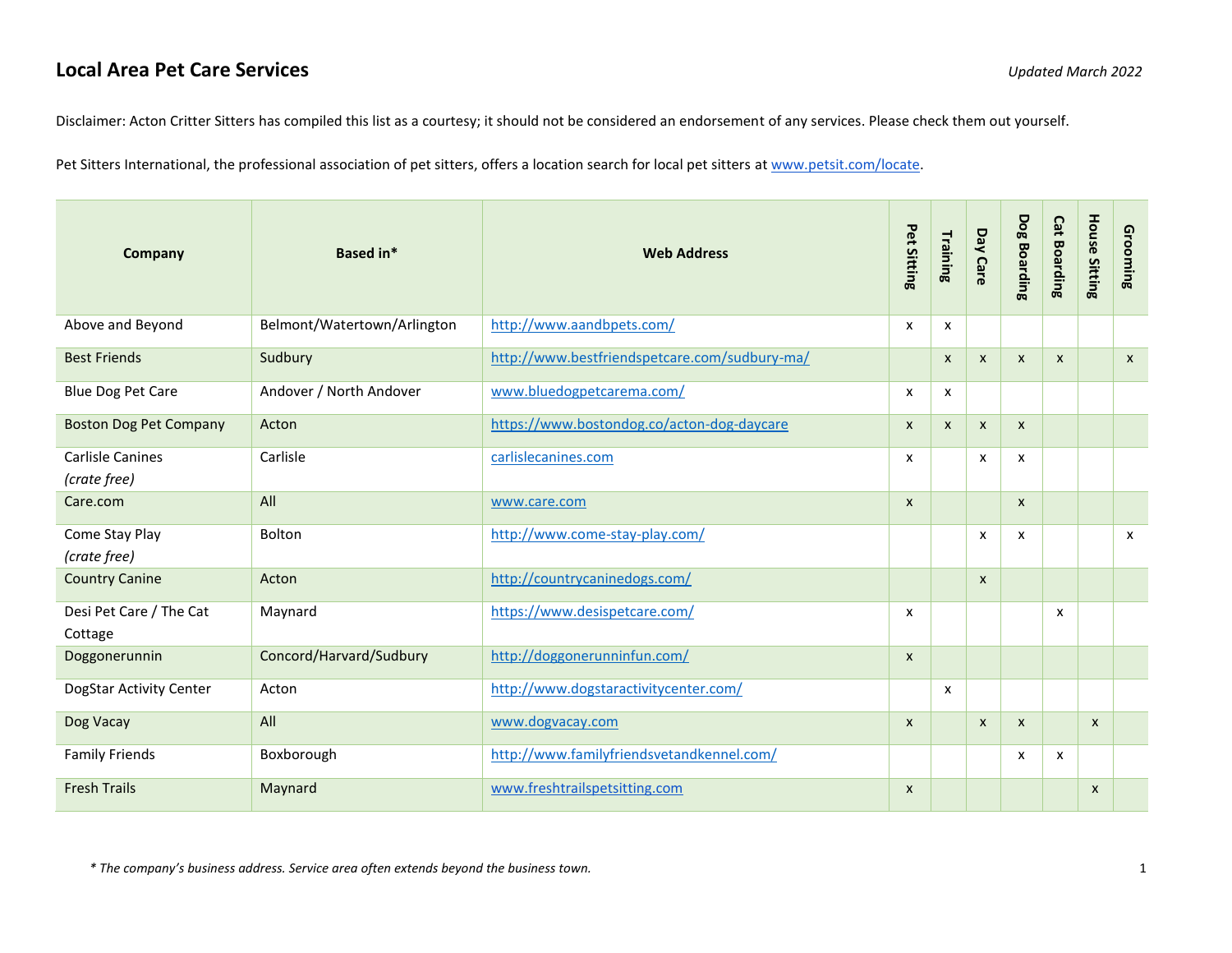| <b>Happy Tails</b>                | Acton / Concord           | http://www.go-happytails.com/                  | X                  |                |                    |                    |                    | X            |                           |
|-----------------------------------|---------------------------|------------------------------------------------|--------------------|----------------|--------------------|--------------------|--------------------|--------------|---------------------------|
| <b>Harvard Kennels</b>            | <b>Harvard</b>            | http://harvardkennels.com/                     |                    |                |                    | $\pmb{\mathsf{x}}$ | $\pmb{\mathsf{x}}$ |              | $\mathsf{x}$              |
| Indulge Pet Resort                | <b>Berlin</b>             | http://indulgepetresort.com                    | X                  |                |                    | x                  |                    |              |                           |
| It's a Dog's Life<br>(crate free) | <b>Bolton</b>             | http://www.itsadogslife.org/                   |                    | $\mathsf{x}$   |                    | $\mathsf{x}$       |                    |              | $\mathsf{x}$              |
| K9Kompanion                       | Stow                      | http://k9kompaniontraining.com/                |                    |                | $\mathsf{x}$       | x                  |                    |              |                           |
|                                   | Littleton                 | https://www.facebook.com/kingskanines/         |                    |                |                    |                    |                    |              |                           |
| <b>Kings Kanines</b>              |                           |                                                | $\mathsf{x}$       |                |                    | $\mathsf{x}$       |                    |              |                           |
| Littlefield Animal Care           | Stow / Maynard            | http://www.littlefieldanimalcare.com/home.html | X                  |                |                    |                    |                    |              |                           |
| Lynn Sargent                      | Maynard                   | auntie24j2003@yahoo.com                        | X                  |                |                    |                    |                    | $\mathsf{x}$ |                           |
| Our Happy Dog                     | Ashland/Framingham/Natick | https://www.welovehappydog.com/                | x                  |                |                    |                    |                    |              |                           |
| <b>Pack Leader Pets</b>           | <b>MetroWest</b>          | www.packleaderpets.com/                        | $\pmb{\mathsf{x}}$ |                |                    |                    |                    | $\mathsf{x}$ |                           |
| Palmer Kennels                    | Acton                     | http://www.palmerkennels.com/                  |                    |                |                    | X                  |                    |              |                           |
| Paw and Wellies                   | Concord                   | https://www.pawsandwellies.net/                | $\pmb{\times}$     |                |                    |                    |                    |              |                           |
| <b>Pet Vacations</b>              | <b>Berlin</b>             | http://www.petvacationsberlin.com              | X                  |                |                    | $\mathsf{x}$       | X                  |              |                           |
| Pooch Hotel                       | Newton                    | https://www.poochhotel.com/                    |                    |                |                    | $\mathsf{X}$       |                    |              |                           |
| Red Pony Farm<br>(crate free)     | Westminster               | http://redponyfarm.com/                        |                    |                |                    | X                  | X                  |              |                           |
| Rover                             | All                       | www.rover.com                                  | $\pmb{\times}$     |                | $\pmb{\chi}$       | $\mathsf{x}$       |                    | $\mathsf{x}$ |                           |
| She's a Keeper                    | Stow                      | https://www.shesakeeper.dog/                   |                    | X              | X                  | X                  |                    |              | $\mathsf{x}$              |
| <b>Sit Walk Eat</b>               | Stow/Bolton/Harvard       | https://www.sitwalkeat.com/                    | $\pmb{\times}$     |                |                    |                    |                    |              |                           |
| The Ruff House                    | Westford                  | https://www.theruffhouse.net/                  |                    | X              | $\pmb{\mathsf{x}}$ | X                  |                    |              | $\pmb{\mathsf{X}}$        |
| The Social Canine                 | Westford                  | http://www.thesocialcanine.com/                |                    | $\pmb{\times}$ | $\mathsf{x}$       |                    |                    |              |                           |
| Unmistaken Stars<br>(crate free)  | <b>Hubbardston</b>        | http://www.unmistakenstars.com/index.htm       | x                  | x              |                    | x                  |                    |              | $\boldsymbol{\mathsf{x}}$ |
| <b>Well Balanced Dog Training</b> | Maynard                   | https://wellbalanceddogtraining.com/           |                    | X              |                    |                    |                    |              |                           |

*\* The company's business address. Service area often extends beyond the business town.* 2